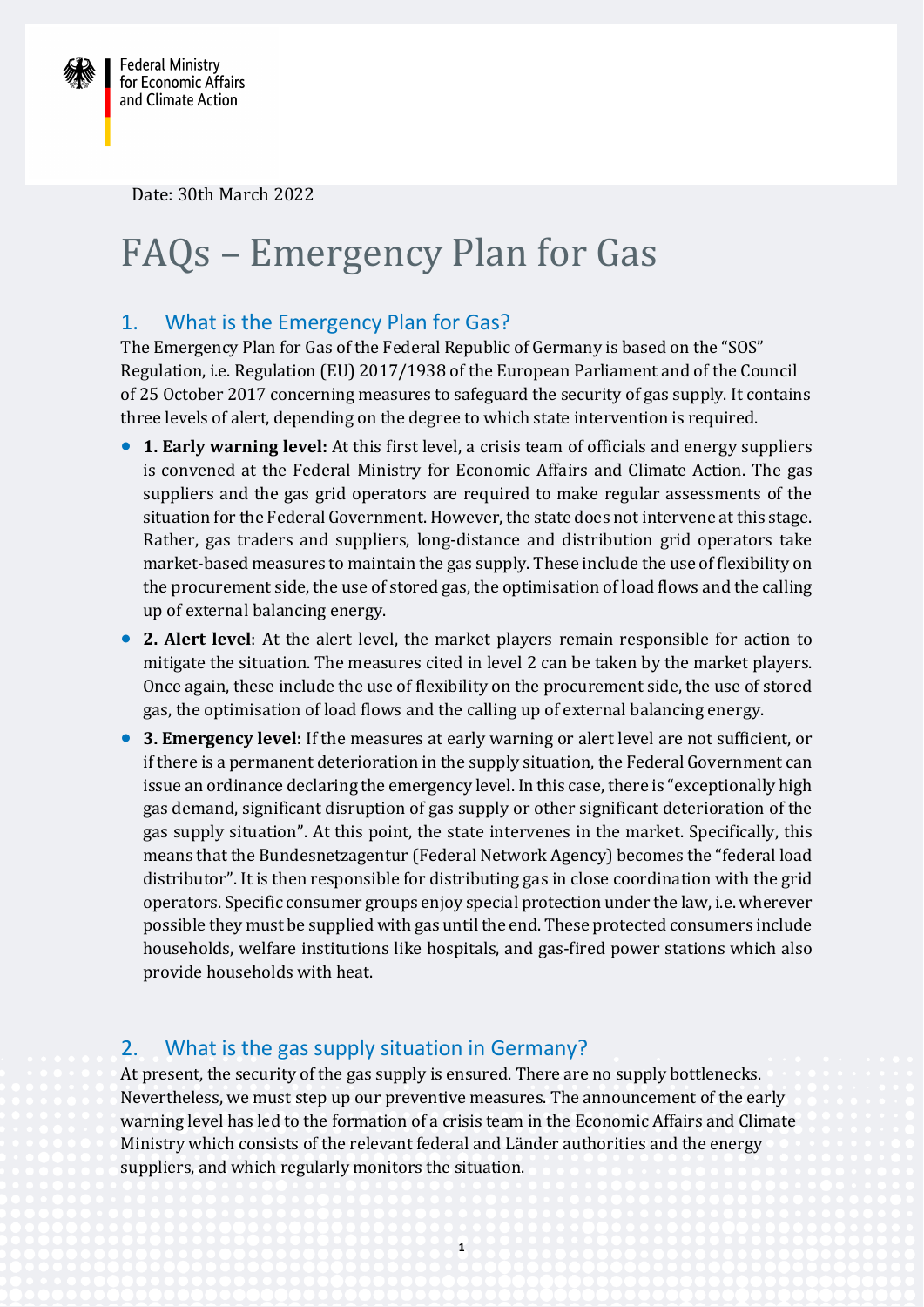# 3. Why is the ministry announcing the early warning level, and what does it mean?

Last week, Russia announced that it would only be accepting payments for gas imports in roubles. This is a breach of the private-sector supply contracts. In a joint declaration on 28 March 2022, the G7 countries rejected payment in roubles. Despite this, Russia made several statements yesterday making it clear that it would only accept payments in roubles and threatened to halt gas deliveries if such payments are not made. In order to be prepared for potential restrictions or interruptions to supply, the Economic Affairs and Climate Ministry therefore announced today the early warning level under Article 11 of the EU Regulation concerning measures to safeguard the security of gas supply and convened the gas crisis team. This means that the current situation in the gas grid will be closely observed and assessed.

The announcement of the early warning level means that the Economic Affairs and Climate Ministry will be given much more detailed information about the current supply situation in the various regions of Germany; the detailed contacts between all of the stakeholders have been institutionalised.

#### 4. Why are the G7 countries refusing to pay in roubles?

The deliveries of gas to companies in Germany, Europe and other G7 countries are paid in euros or dollars. Putin's announcement that gas can now only be paid for in roubles intervenes unilaterally in contracts concluded under private law. In a joint declaration on 28 March 2022, the G7 countries rejected payment in roubles. The European Union also regards this as unacceptable.

The aim of the Russian government is to bolster the exchange rate of the rouble. In this way, it indirectly undermines the sanctions against the Russian central bank.

# 5. Who is on the crisis team of the Federal Ministry for Economic Affairs and Climate Action?

The members of the gas crisis team include representatives of the Economic Affairs and Climate Ministry, representatives of the Bundesnetzagentur (Federal Network Agency), the market area managers for gas and the long-distance gas grid operators, and they are supported by representatives of the Länder. From now on, the gas crisis team will meet regularly in order to monitor the situation on the gas market in the light of daily reports from the long-distance gas grid operators and the market area managers, and to advise the Economic Affairs and Climate Ministry. The operators of the long-distance and distribution gas grids will take network-specific and market-specific measures in line with their responsibility in accordance with sections 16 and 16a of the Energy Industry Act. The European Commission and the neighbouring countries have been informed about the announcement of the early warning level. The Economic Affairs and Climate Ministry is in permanent contact with the European Commission.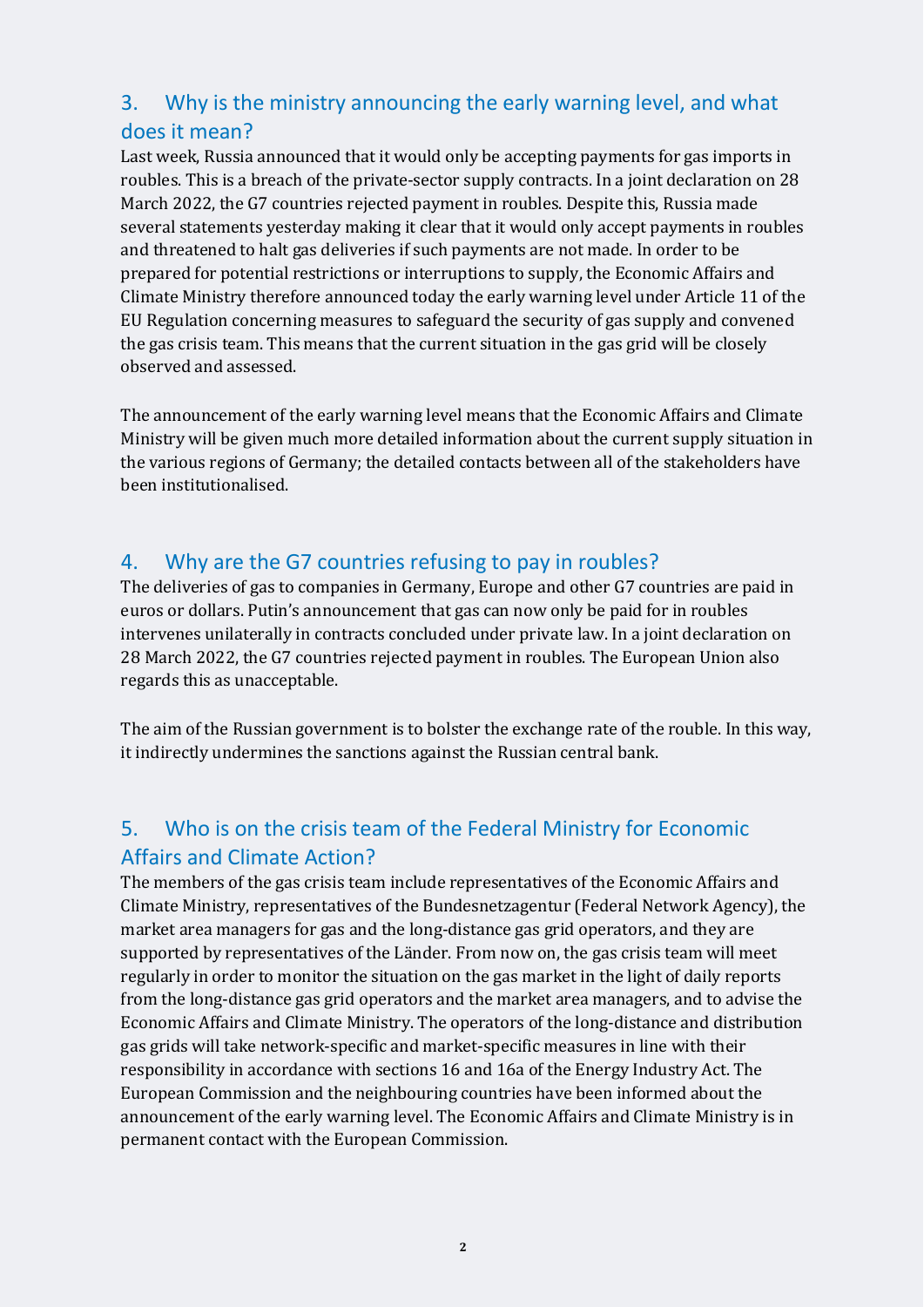This diagram illustrates the structure:



#### 6. What is changing for the consumers?

The announcement of the early warning level does not immediately change anything for the consumers. Security of supply continues to be ensured. There are no supply bottlenecks at present.

Even if there are supply shortages in the coming winter, households and welfare institutions like hospitals enjoy special protection. This means that their supply continues to be maintained, even if there is a shortage of gas.

However, it is possible that there will be further price rises. The Federal Government has therefore adopted [a second relief package.](https://www.bmwi.de/Redaktion/DE/Publikationen/Energie/massnahmenpaket-des-bundes-zum-umgang-mit-den-hohen-energiekosten.html) The Federal Government will closely monitor the development of prices and decide whether and what action is required in the light of the current situation.

## 7. Is the supply to households ensured?

Yes, the supply to households is ensured. Security of supply continues to be ensured. Cf. also question 6.

## 8. What is changing for companies?

At the early warning level, there are no immediate changes for companies. There is no intervention in the market at the early warning level. However, the measures already in place are continued.